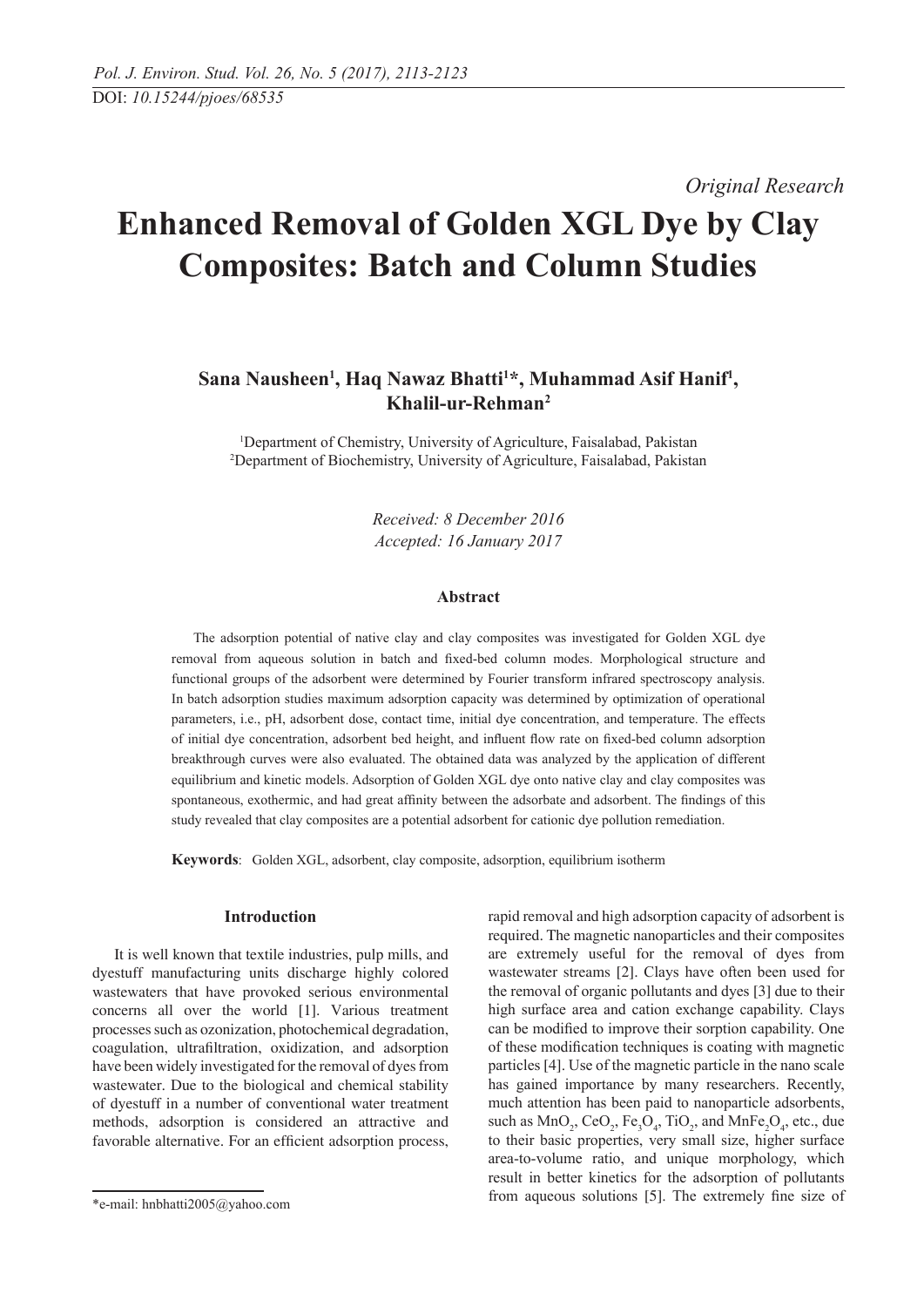nanoparticles yields favorable characteristics. With a reduction in size, more atoms are located on the surface of a particle, which results in a notable increase in surface area of nanopowders. This imparts a significant change in surface energies and surface morphologies [6]. Magnetic separation is considered a fast and efficient technique for separating magnetic particles. Recently, considerable attention has been paid to the application of magnetic separation to solve environmental problems [7].

The aim of the present work is to prepare  $MnFe<sub>2</sub>O<sub>4</sub>/clay$  nano composite and biocomposite of clay, which possess a high capacity for the removal of basic dye. Batch and column adsorption experiments are carried out and the adsorption mechanism are studied with the help of different models.

## **Materials and methods**

The native clay used in this research work was obtained from Khoshab, Pakistan, and was used without any treatment. Agro-wastes (cotton sticks, rice bran, sugarcane bagasse, corn cobs, sunflower, and peanut hulls) used in this research work were collected from different areas of Punjab, Pakistan. All the chemicals and reagents used in the present study were of analytical grade and mainly purchased from Sigma-Aldrich Chemical Co. (USA) and Merck (Germany).

#### Preparation of Clay Composite Adsorbents

Magnetic composites of clay were prepared by the co-precipitation method. 10 g of clay was added to a solution containing manganese (II) chloride and ferric chloride at room temperature. The pH was adjusted by adding boiling NaOH (5 mol/L) solution to around 10 and the solution was continuously stirred for 30 min and then stopped. After this, the suspension was heated to 95-100ºC for 2 h. The prepared magnetic composites were repeatedly washed with distilled water and dried in an oven at 105ºC for 2 h [6]. Biocomposites were prepared by making slurry of clay with the biomasses. Firstly, screening was performed to find out the biomass with maximum adsorption capacity. Then biocomposite was prepared by mixing clay with the screened biomass. The biocomposite was prepared by making slurry of clay and biomass, allowed to cool and, finally ground, it and was used for further experiments.

## Batch mode study

Batch adsorption experiments were carried out using an orbital shaker. The effects of adsorbent dose, contact time, solution pH, initial dye concentration, and temperature on adsorption were investigated. For each experimental run, 0.05 g adsorbent and 50 mL of Golden XG dye solution of known concentration were transferred to a flask and agitated in a temperature-controlled shaker at a constant speed of 120 rpm with a required adsorption time at ambient temperature and required pH. At predetermined time intervals, the solutions were centrifuged at 5,000 rpm for 10 min. The effect of pH on adsorption of Golden XGL onto adsorbents was studied over a pH range of 2-11 .The pH was adjusted by adding dilute aqueous solutions of HCl or NaOH. The effect of adsorbent dose was determined in the range of 0.05-0.3 g. The adsorption kinetics was determined by analyzing adsorption capacity from the aqueous solution at different time intervals (10-120 min). For adsorption isotherms, Golden XGL dye solution of different concentrations in the range of 25-400 mg L−1 was agitated until equilibrium was achieved. The effect of temperature on the adsorption characteristics was investigated by determining the adsorption isotherms at 302-337 K. Concentration of dye was determined by finding out the absorbance characteristic wavelength using a UV-spectrophotometer (Schimadzu, Japan). A standard solution of the dye was taken and the absorbance was determined at different wavelengths to obtain a plot of absorbance versus wavelength. The wavelength corresponding to maximum absorbance ( $\lambda$  max) was determined from this plot. The  $\lambda$ max for Golden XGL was found to be 438 nm. Calibration curves were plotted between absorbance and concentration of the dye solution. The adsorbed amounts (q) of Golden XGL were calculated by the following equation:

$$
q_e = \frac{(c_o - c_e)V}{W}
$$
 (1)

...where  $C_0$  and  $C_e$  are the initial and equilibrium concentrations of dye (mg L−1), W is the mass of adsorbent (g), and V is the volume of solution (L).

Effects of presence of electrolytes, heavy metal ions, and surfactants were also determined.

#### Fixed-Bed Adsorption Experiments

The experiments were conducted in a 20 mm ID and 43 cm height glass column with an embedded stainless steel mesh for supporting the adsorbent layer. Fluidization and bypass flow of the system were retarded by introducing some glass wool on the mesh. The magnetic clay composite adsorbent corresponding to 1, 2, and 3 cm bed heights, respectively, were measured into the column. Influent flow rate of 1.8, 2.7, and 3.6 mL/min in an upward direction with the aid of a peristaltic pump were used each for 50, 75, and 100 mg/L initial dye concentrations. The effluent Golden XGL dye concentration was measured at intervals at maximum wavelength (438 nm) using a UV-Vis spectrophotometer (Shimadzu UV/Vis Japan). The results of adsorption of basic dyes onto adsorbents in a continuous system were presented in the form of breakthrough curves that showed the loading behavior of dyes to be adsorbed from the solution expressed in terms of normalized concentration defined as the ratio of the outlet dye concentration to the inlet dye concentration as a function of time  $(C_{\tau}/C_{\sigma}$  vs. t).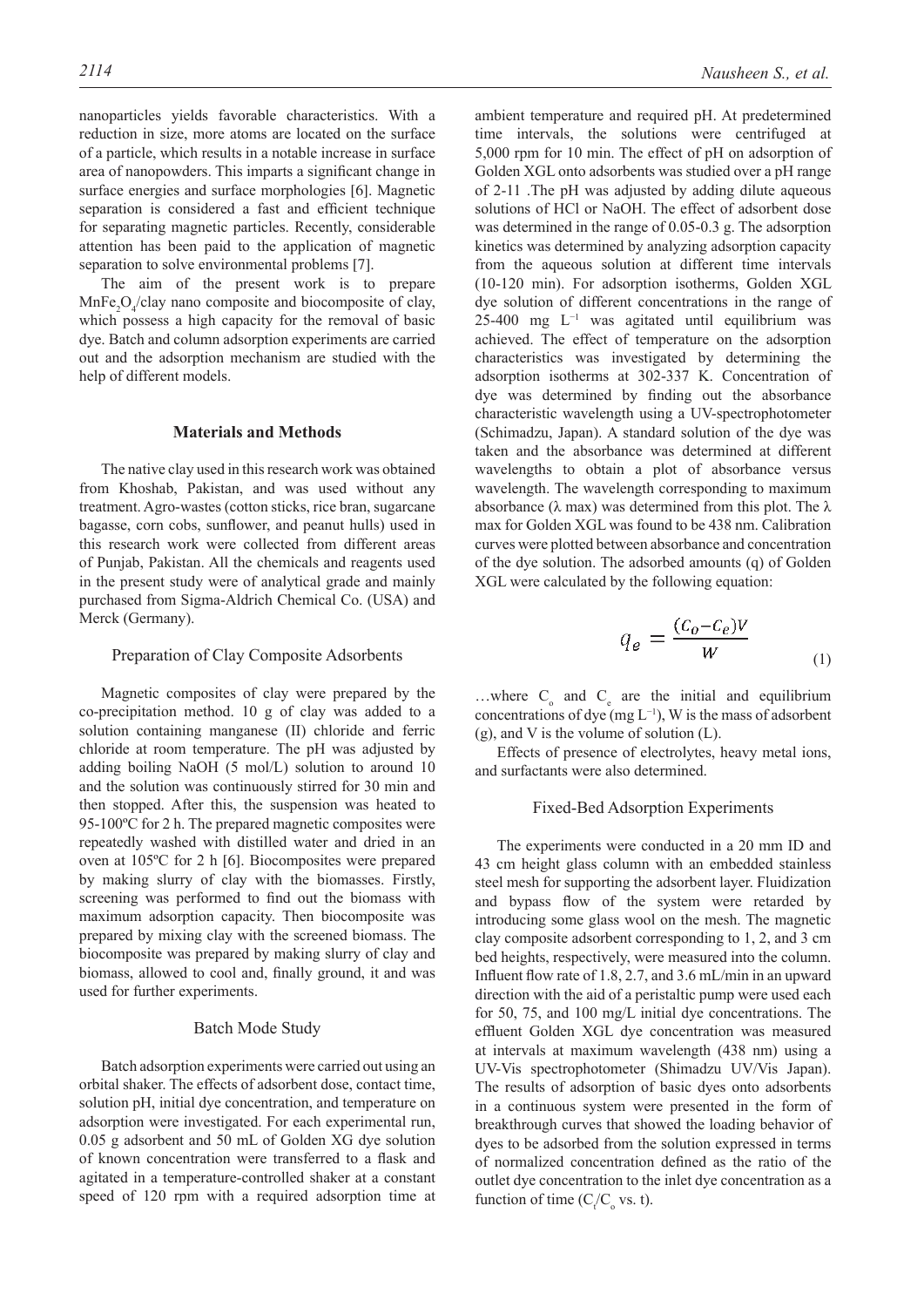Breakthrough capacity  $Q_{0.5}$  (at 50 % or  $C_{\ell}/C_{o} = 0.5$ ) expressed in mg of dye adsorbed per gram of adsorbent was calculated by the following equation:



#### Adsorbent characterization

FTIR of native clay,  $MnFe<sub>2</sub>O<sub>4</sub>/clay$  composite (composite that showed highest adsorption capacity), and dye-loaded composite were carried out to identify the chemical functional groups responsible for sorption. FTIR data were observed over 400-4,000 cm-1 by preparing KBr disks of sorbent material, and spectra were recorded using Bio-Rad Merlin software.

#### Desorption Study

Golden XGL dye from dye-loaded samples was desorbed by using 0.05 N of ETOH, HCl,  $H_2SO_4$ ,  $H_3PO_4$ , NaCl, and NaOH as an eluent. Sorption procedure was studied by adding 0.1 g of selected adsorbent in 50 mg/L of dye solution at optimized pH and 30ºC for three hours. The amount of dye sorbed  $(mg/g)$  was calculated, then filtered the dye solution and dried the dye-loaded adsorbent in an oven at 60ºC and studied the desorption process by shaking the dried adsorbent with eluents. The amount of dye desorbed (mg/g) was again calculated. The percentage age desorption can be estimated by using the following equation:

Desorption  $\%$  = Amount of dye desorbed  $(mg/g)$  / Amount of dye sorbed  $(mg/g) \times 100$ (3)

#### **Results and Discussion**

#### Effect of pH

In the adsorption process, solution pH is one of the imperative parameters that affect the solubility of adsorbate, degree of ionization, and surface characteristics of the adsorbent [8]. The adsorption capacity of Golden XGL dye as a function of pH was determined by varying pH of the solutions over a range of 2.0-11 at the initial dye concentration of 50 mg/ L and interaction time of 120 min. The effect of pH on adsorption of Golden XGL dye is shown in Fig. 1. Golden XGL dye showed a maximum adsorption capacity at pH 9, 6, and 8 with native clay,  $MnFe<sub>2</sub>O<sub>4</sub>/clay$  composite, and biocomposite, respectively. Maximum dye removal of Golden XGL i.e., 23.40 mg/g, was obtained by using  $MnFe<sub>2</sub>O<sub>4</sub>/clay$ . Results depicted that for native clay and biocomposite alkaline a range of pH was more favorable for the removal of Golden



Fig. 1. Effect of pH on removal of Golden XGL dye.

XGL dye from aqueous media. Silanol groups on this surface become increasingly deprotonated as the pH of the adsorption system rises, thereby increasing the number of negatively charged adsorbent sites. Reduced adsorption of dye at acidic pH shows the presence of excess H+ ions that compete with dye cations for the adsorption sites [9]. In an alkaline medium (pH>7), the surface of clay becomes negatively charged and electrostatic repulsion decreases with raising pH due to a reduction of positive charge density on the sorption edges, thus resulting in increased adsorption [10]. A similar theory was proposed by several earlier workers for metal adsorption on different adsorbents [11-12].

#### Effect of Adsorbent Dose

Adsorbent dose is a significant factor responsible for determining adsorption capacity. The results (Fig. 2) show that with enhancement in the adsorbent dose, adsorption capability of the adsorbent tends to decrease. Maximum adsorption capability (mg/g) was obtained while using minimum adsorbent doses (0.05 g/ 50 mL) with all types of adsorbents. When adsorbent dose was increased, adsorption capacity decreased from 30.64 to 5.64 mg/g (native clay), 42.18 to 8.30 mg/g  $(MnFe<sub>2</sub>O<sub>4</sub>/clay$  composite), and 40.59 to 7.60 mg/g (biocomposite) for Golden XGL. Noreen et al. (2013) [13] also determined the influence of biosorbent dose on removal of Drimarine Black CL-B via using lignocellulosic waste. They noticed that biosorption capability of the used adsorbents tends to decrease when adsorbent amount increases. They attributed this decrease in biosorption capacity to the aggregation of biosorbent particles by increasing biosorbent dose. Such aggregation results in reduction of the effective surface area of biosorbent for biosorption and causes enhancement in the diffusion



Fig. 2. Effect of adsorbent dose on removal of Golden XGL dye.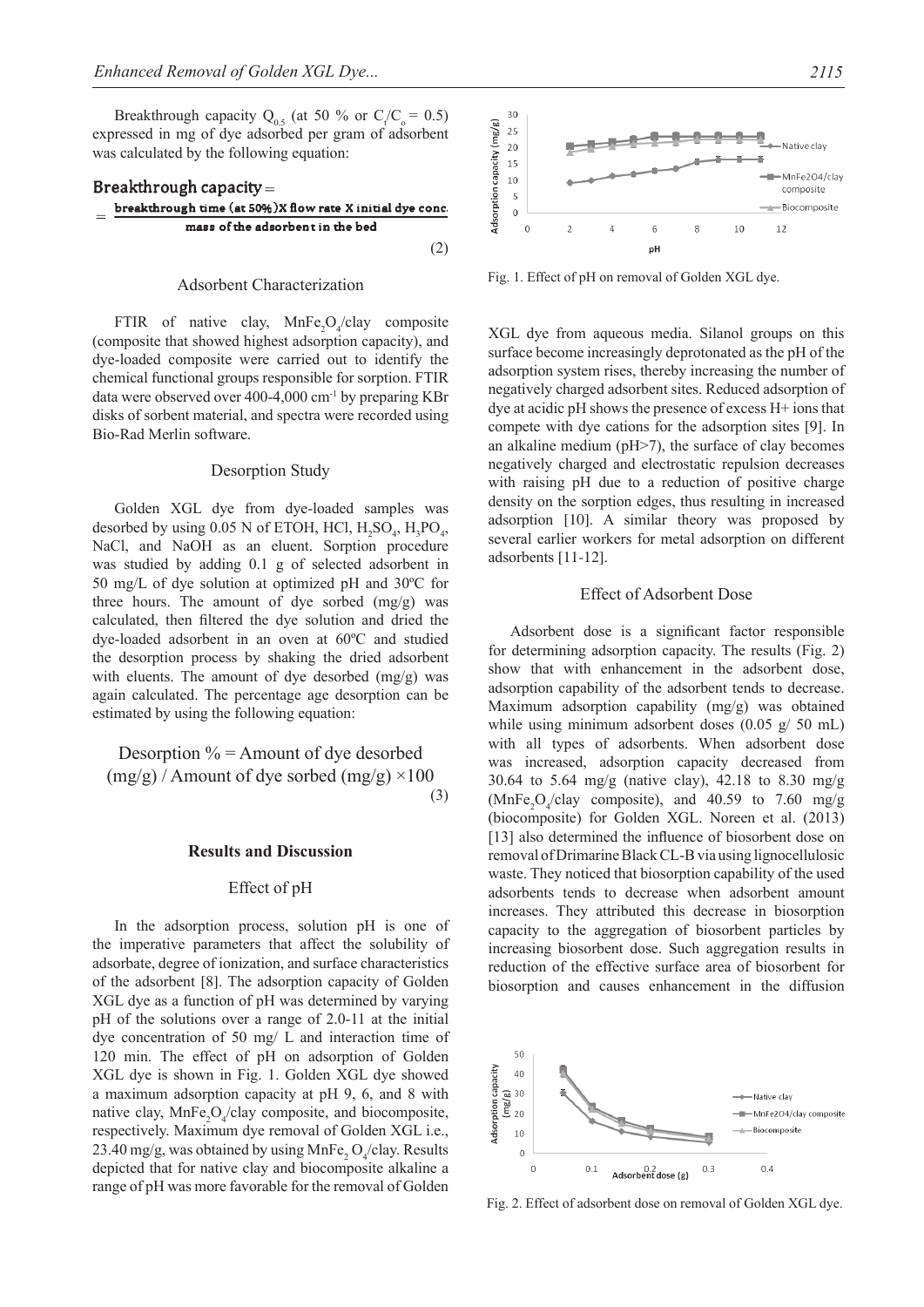path length. Asgher and Bhatti (2011) [14] studied the influence of biosorbent dose on adsorptive elimination of reactive blue 19 and 49 dyes by utilizing citrus waste. The amount of biosorbent was changed from 0.05 to 0.2 g, and the biosorbent capacity was observed to be decreasing when biosorbent dose was enhanced.

## Effect of Contact Time at Various Initial Dye concentrations and kinetic studies

The effect of contact time on the adsorption process of Golden XGL dye onto adsorbents at three different initial concentrations of dye, i.e., 30, 50, and 70 mg/L at 30ºC was studied with optimum adsorbent dose, and the results are illustrated in Figs 3-5. It was noticed that adsorption was rapid initially, then slowed, and finally reached equilibrium. In the case of 30 and 50 mg/L initial dye concentrations, the maximum uptake of dye was attained at 30 min, while for 70 mg/L equilibrium occurred after 50 min. Therefore, the contact time of 30-50 min was



Fig. 3. Effect of contact time on removal of Golden XGL dye by native clay.



Fig. 4. Effect of contact time on removal of Golden XGL dye by  $MnFe<sub>2</sub>O<sub>4</sub>/clay composite.$ 



Fig. 5. Effect of contact time on removal of Golden XGL dye by biocomposite.

sufficient to attain equilibrium for the adsorption process of studied dye, which was selected in the further experiments. When initial concentration of dye was 30 mg/L, the amount of dye adsorbed at equilibrium was 20.50 mg/g (native clay), 28.05 mg/g ( $MnFe<sub>2</sub>O<sub>4</sub>/clay$  composite), and 25.20 mg/g (biocomposite); while in the case of 50 mg/L initial dye concentration, the observed adsorption capacity was 31.49 mg/g (native clay), 44.94 mg/g (MnFe<sub>2</sub>O<sub>4</sub>/clay composite), and 40.55 mg/g (biocomposite); while using 70 mg/L initial dye concentration the adsorption capacity was 47.90 mg/g (native clay), 59.60 mg/g (MnFe<sub>2</sub>O<sub>4</sub>/clay composite), and 56.39 mg/g (biocomposite).

For the purpose of investigation of the rate-controlling step in the adsorption mechanism, the kinetic data were dealt with pseudo first-order, pseudo second-order, and intra particle diffusion kinetic models. The pseudo firstorder model is described in the following equation [4]:

$$
\log(q_e - q_t) = \log q_e - K_1 \cdot \frac{1}{2.303} \tag{4}
$$

The pseudo second-order model is expressed in the following equation [5]:

$$
\frac{dq_t}{d_t} = K_2 (q_e - q_t)^2 \tag{5}
$$

...where  $k_1$  is the rate constant (L/min) while  $k_2$  (g/mg min) is the rate constant of the pseudo second-order model,  $q_e$  and  $q_t$  are adsorption capabilities (mg/g) at equilibrium and time t (respectively), and t is the interaction time (min).

The kinetic parameters calculated from the pseudo first- and second-order and intra particle diffusion kinetic models are listed in Tables 1-3.

The results indicate that the pseudo second-order model fits the experiment data much better than the pseudo firstorder model, since all of its correlation coefficient  $(R<sup>2</sup>)$ values are above 0.998, which are higher than that of the pseudo first-order model (below 0.780). In addition, the theoretical calculated qe and cal values obtained from the pseudo second-order model are closer to the experimental ones (qe and exp) than that from the pseudo first-order equation. These results indicate that the rate-limiting step of the adsorption mechanism for Golden XGL dye was chemical adsorption. In order to investigate if film or pore diffusion was involved in the adsorption, the intra-particle diffusion model was further tested as follows [6]:

$$
q_t = K_{pi} t^{1/2} + C_i \tag{6}
$$

...where  $K_{pi}$  (mg/g min<sup>1/2</sup>) shows the rate constant of  $intraparticle$  diffusion and  $C<sub>i</sub>$  is the intercept that gives information about the boundary layer thickness. Lower values of co-relation co-efficient showed that the intraparticle diffusion model was not followed well by Golden XGL dye. As a summary of the kinetic studies, it was implied that chemical chelating reaction between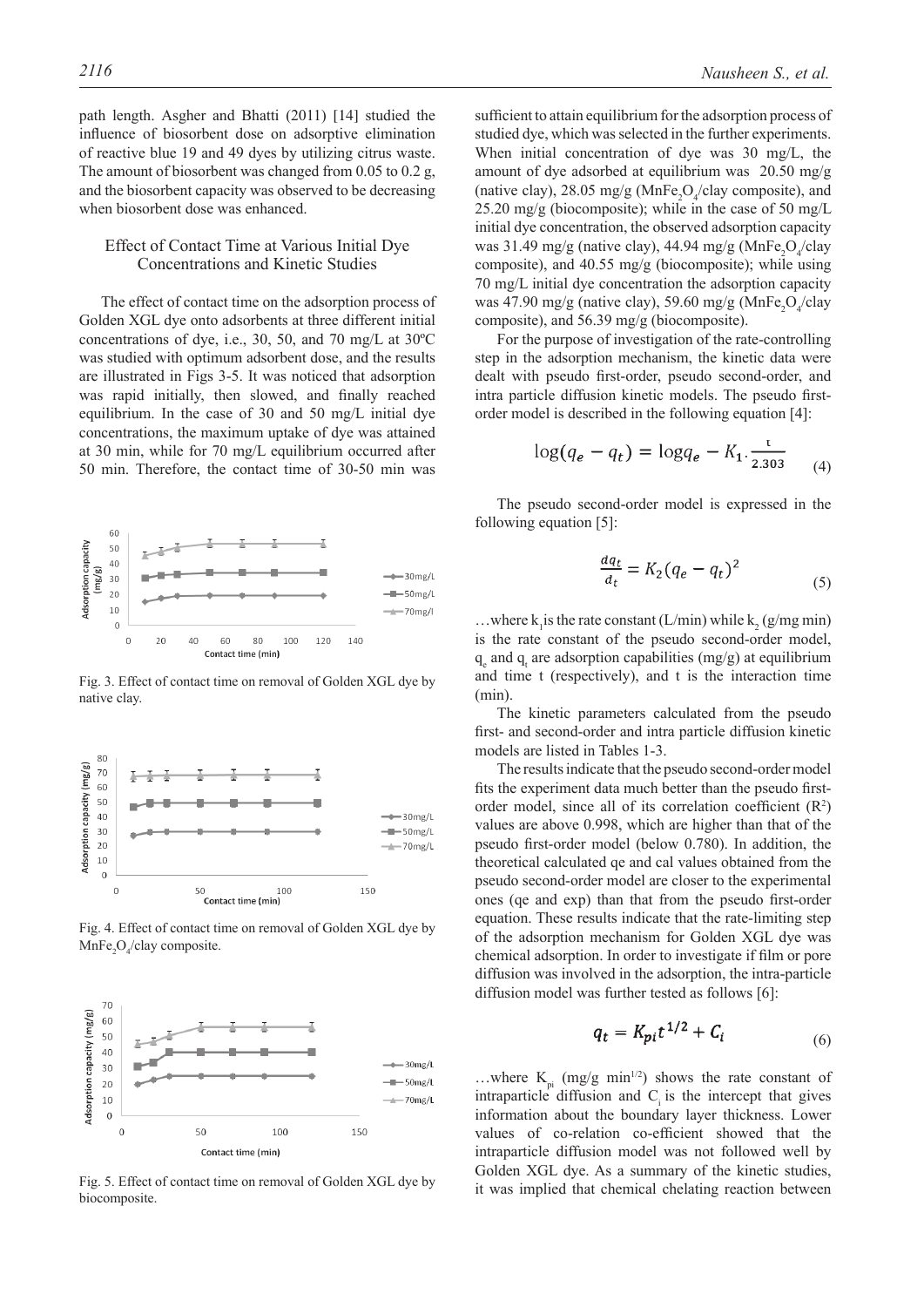| $C_{0}$<br>(mg/L) | Pseudo<br>first-order<br>K<br>(L/min) | $q_e$<br>experimen-<br>tal<br>(mg/g) | calculated<br>(mg/g) | $R^2$ | Pseudo<br>second-<br>order<br>Κ,<br>(g/mg min) | experimen-<br>tal<br>(mg/g) | $q_e$<br>calculated<br>(mg/g) | $R^2$ | Intraparticle<br>diffusion<br>$(mg/g \ min^{1/2})$ | ⌒<br>J. | $R^2$ |
|-------------------|---------------------------------------|--------------------------------------|----------------------|-------|------------------------------------------------|-----------------------------|-------------------------------|-------|----------------------------------------------------|---------|-------|
| 30                | 0.0138                                | 20.57                                | 1.233                | 0.115 | 0.020                                          | 20.57                       | 21.27                         | 0.998 | 0.490                                              | 16.09   | 0.626 |
| 50                | 0.029                                 | 31.49                                | 5.4                  | 0.695 | 0.008                                          | 31.49                       | 33.33                         | 0.998 | 1.080                                              | 21.75   | 0.600 |
| 70                | 0.032                                 | 48                                   | 6.66                 | 0.378 | 0.003                                          | 48                          | 52.6                          | 0.998 | 1.747                                              | 31.66   | 0.806 |

Table 1. Kinetic modeling of data for the removal of Golden XGL dye by native clay.

Table 2. Kinetic modeling of data for the removal of Golden XGL dye by  $MnFe<sub>2</sub>O<sub>4</sub>/clay$  composite.

| $C_{0}$<br>(mg/L) | Pseudo<br>first-order<br>K<br>(L/min) | $q_e$<br>experimen-<br>tal<br>(mg/g) | $q_e$<br>calculated<br>(mg/g) | $R^2$ | Pseudo<br>second-<br>order<br>K.<br>(g/mg min) | experimen<br>-tal<br>(mg/g) | calculated<br>(mg/g) | $R^2$ | Intraparticle<br>diffusion<br>$(mg/g \text{ min}^{1/2})$ | $\curvearrowright$<br>U. | $\mathbb{R}^2$ |
|-------------------|---------------------------------------|--------------------------------------|-------------------------------|-------|------------------------------------------------|-----------------------------|----------------------|-------|----------------------------------------------------------|--------------------------|----------------|
| 30                | 0.029                                 | 28.07                                | 0.937                         | 0.332 | 0.042                                          | 28.07                       | 28.6                 | 0.999 | 0.300                                                    | 25.34                    | 0.603          |
| 50                | 0.043                                 | 44.94                                | 3.341                         | 0.583 | 0.014                                          | 44.94                       | 47.61                | 0.999 | 0.766                                                    | 37.99                    | 0.603          |
| 70                | 0.027                                 | 60.06                                | 3.784                         | 0.396 | 0.011                                          | 60.06                       | 62.5                 | 0.999 | 0.798                                                    | 52.56                    | 0.829          |

Table 3. Kinetic modeling of data for the removal of Golden XGL dye by biocomposite.

| $C_{0}$<br>(mg/L) | Pseudo<br>first-order<br>K<br>(L/min) | experimen-<br>tal<br>(mg/g) | calculated<br>(mg/g) | $R^2$ | Pseudo<br>second-<br>order<br>K.<br>(g/mg min) | experimen<br>-tal<br>(mg/g) | calculated<br>(mg/g) | $R^2$ | Intraparticle<br>diffusion<br>$(mg/g \text{ min}^{1/2})$ | ⌒     | $\mathbb{R}^2$ |
|-------------------|---------------------------------------|-----------------------------|----------------------|-------|------------------------------------------------|-----------------------------|----------------------|-------|----------------------------------------------------------|-------|----------------|
| 30                | 0.032                                 | 25.28                       | 2.317                | 0.541 | 0.020                                          | 25.28                       | 26.3                 | 0.999 | 0.548                                                    | 20.3  | 0.575          |
| 50                | 0.050                                 | 40.55                       | 6.053                | 0.735 | 0.009                                          | 40.55                       | 41.66                | 0.999 | 1.087                                                    | 30.66 | 0.617          |
| 70                | 0.052                                 | 56                          | 1.398.9              | 0.780 | 0.004                                          | 56                          | 58.8                 | 0.999 | 1.549                                                    | 41.87 | 0.808          |

dye ions and active points of the adsorbents had effects on the adsorption processes [15]. Some previous kinetic studies showed similar results. Pan et al. (2012) [16] investigated the adsorption of Hg (II) onto the surface of mercapto-engineered magnetic  $Fe<sub>3</sub>O<sub>4</sub>$  nano adsorbent, and the adsorption equilibrium was reached within 1 h. Also, adsorption followed the pseudo second-order model. Sadaf et al. (2014) [17] investigated the effect of interaction time on adsorptive removal of Direct Violet 51 with sugarcane bagasse as adsorbent and observed that equilibrium was attained within 30 minutes.

## Effect of Initial Dye Concentration and Isothermal Studies

At the initial stages of the adsorption process, the adsorption capacity was enhanced rapidly. The dye ions adsorbed on the surface of the adsorbent and after saturating the adsorbent surface, ions moved into porous sites. The initial concentration of dye plays a significant role to reduce the resistance of dye mass transfer among the solid and aqueous phases. Thus the adsorption capacity was enhanced by increasing the initial dye concentration [18]. The results are expressed in Fig. 6. This might be due to the increased number of interactions among the adsorbent and the ions of dye [19]. Similar results were observed while studying biosorption behavior of basic dye by using sesame hulls [20]. When initial concentration of dye was enhanced from 25-400 mg/L, adsorption capacity was enhanced from 12.99-123.54 mg/g (native clay), 23.59-169.5 mg/g  $(MnFe<sub>2</sub>O<sub>4</sub>/clay$  composite), and



Fig. 6. Effect of initial dye concentration on removal of Golden XGL dye.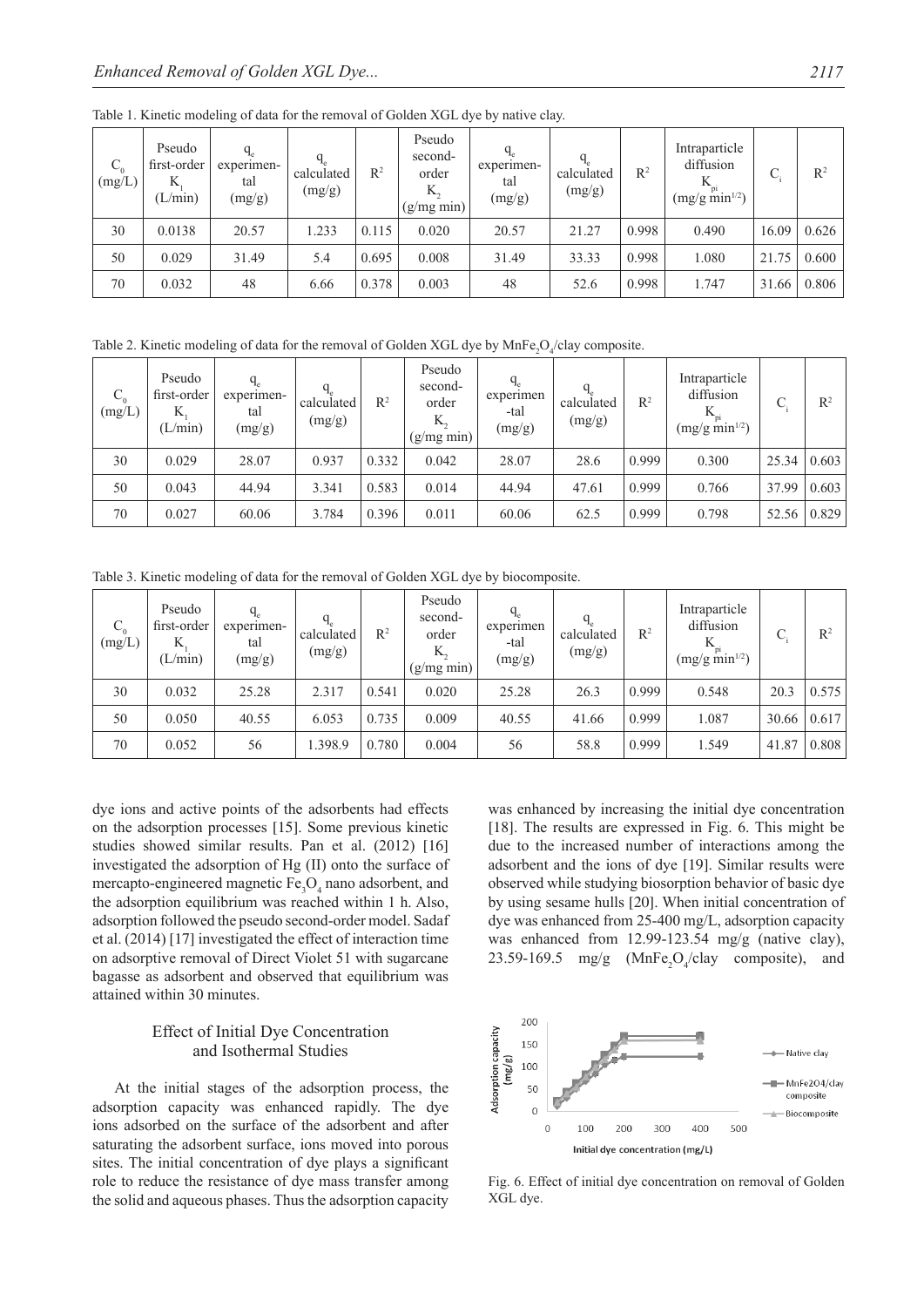20.59-160.5 mg/g (biocomposite) for Golden XGL dye. In order to investigate the interactive behavior between the adsorbent and adsorbate at different initial dye concentrations, five different isotherm models were employed to evaluate the experimental data. The Langmuir isotherm assumes that monolayer adsorption takes place on an adsorbent that has a structurally homogeneous surface, on which the binding sites have the same affinity for adsorption, and no interaction occurs between adsorbates [21]. The linear form of the Langmuir isotherm is given in the following equation:

$$
\frac{c_e}{q_e} = \frac{1}{q_m b} + \frac{c_e}{q_m} \tag{7}
$$

...where  $q_m$  shows maximum adsorption capacity (mg/g) and b is value for Langmuir constant associated to energy of adsorption (L/mg). Numerical values of the Langmuir constants and correlation co-efficient, i.e.,  $\mathbb{R}^2$  for the adsorption of Golden XGL dye, are mentioned in Table 4.  $R_{i}$  is an imperative feature of the Langmuir adsorption isotherm model that could be calculated as shown in equation (8) [22]. Furthermore, the degree of suitability of adsorbent towards adsorbate could be estimated from the values of separation factor constant  $(R<sub>r</sub>)$ , which has always been used to indicate whether adsorption is favorable or not. The value of RL will indicate that the type of isotherm is irreversible (RL = 0), favorable ( $0 < RL < 1$ ), linear  $(RL = 1)$ , or unfavorable  $(RL > 1)$ , which can be calculated from the following equation (8):

$$
R_L = \frac{1}{1 + bC_o} \tag{8}
$$

 $\dots$  where  $C_0$  denotes initial concentration of dye and b stands for Langmuir constant. The value of  $R<sub>r</sub>$  suggests that the adsorption process with all types of adsorbent is favorable. The well-known Freundlich isotherm predicts that adsorption occurs on an energetically heterogeneous surface, on which the adsorbed molecules are interactive and the amount of solute adsorbed raises infinitely with the increase of the concentration. Its linear equation is shown in the following equation (9):

$$
log q_e = log K_F + \frac{1}{n} log C_e
$$
 (9)

...where  $K_F$  and n are the Freundlich constants related to adsorption capacity and intensity, respectively.

The Temkin isotherm model is based on the assumption that there is non-distinguishable spreading of binding energies over the number of exchanging sites onto adsorbent surface. The Temkin isotherm linear form may be expressed as (10):

$$
q_e = B \ln A + B \ln C_e \tag{10}
$$

|          | Table 4. Equilibrium modeling of data for the removal of Golden |  |  |  |
|----------|-----------------------------------------------------------------|--|--|--|
| XGL dye. |                                                                 |  |  |  |

| Isotherm                                        | Golden XGL     |                                                     |                |  |
|-------------------------------------------------|----------------|-----------------------------------------------------|----------------|--|
| models                                          | Native<br>clay | MnFe <sub>2</sub> O <sub>4</sub> /clay<br>composite | Biocomposite   |  |
|                                                 |                | Langmuir                                            |                |  |
| $q_m$<br>Calculated<br>(mg/g)                   | 167.7          | 173.02                                              | 167.03         |  |
| $\textbf{q}_\text{m}$<br>Experimental<br>(mg/g) | 123.54         | 169.50                                              | 160.50         |  |
| $\mathbf b$                                     | 0.018          | 0.078                                               | 0.037          |  |
| $\rm R_{L}$                                     | 0.526          | 0.204                                               | 0.350          |  |
| R <sup>2</sup>                                  | 0.834          | 0.993                                               | 0.972          |  |
|                                                 |                | Freundlich                                          |                |  |
| $\mathbf{K}_{\rm\scriptscriptstyle F}$          | 5.1            | 25.8                                                | 13.4           |  |
| $\mathbf n$                                     | 1.46           | 2.3                                                 | 1.8            |  |
| R <sup>2</sup>                                  | 0.666          | 0.816                                               | 0.752          |  |
|                                                 |                | Temkin                                              |                |  |
| A                                               | 5.5            | 1.2                                                 | 2.5            |  |
| B                                               | 39.77          | 34.43                                               | 41.31          |  |
| R <sup>2</sup>                                  | 0.775          | 0.791                                               | 0.764          |  |
|                                                 |                | Harkins-Jura                                        |                |  |
| A                                               | 500            |                                                     | 1000           |  |
| B                                               | 2.5            |                                                     | $\mathfrak{D}$ |  |
| R <sup>2</sup>                                  | 0.354          | 0.622                                               | 0.521          |  |
|                                                 |                | Doubinin-Radushkevich                               |                |  |
| $q_m(mg/g)$                                     | 111.9          | 109.1                                               | 108.6          |  |
| $\beta$ (mol <sup>2</sup> kJ <sup>-2</sup> )    | 0.00006        | 0.0000009                                           | 0.000007       |  |
| $E$ (kJmol $-1$ )                               | 91.74          | 746.26                                              | 267.37         |  |
| R <sup>2</sup>                                  | 0.943          | 0.629                                               | 0.712          |  |

...where  $B = RT/b$ , T stands for absolute temperature in K, R denotes universal gas constant  $(8.314 \text{ J mol}^{-1} \text{ K}^{-1})$ , and b is Temkin constant. A expresses the equilibrium binding constant and B indicates sorption heat.

The Harkins-Jura isotherm is used to explain the multilayered adsorption phenomena. The linear form of the Harkins-Jura isotherm is shown in the following equation (11):

$$
\frac{1}{qe^2} = \left(\frac{B}{A}\right) - \left(\frac{1}{A}\right) \log Ce \tag{11}
$$

The Doubinin-Radushkevich (D-R) isotherm assumes that the surface is not homogenous. It is used to express the porosity of apparent free energy.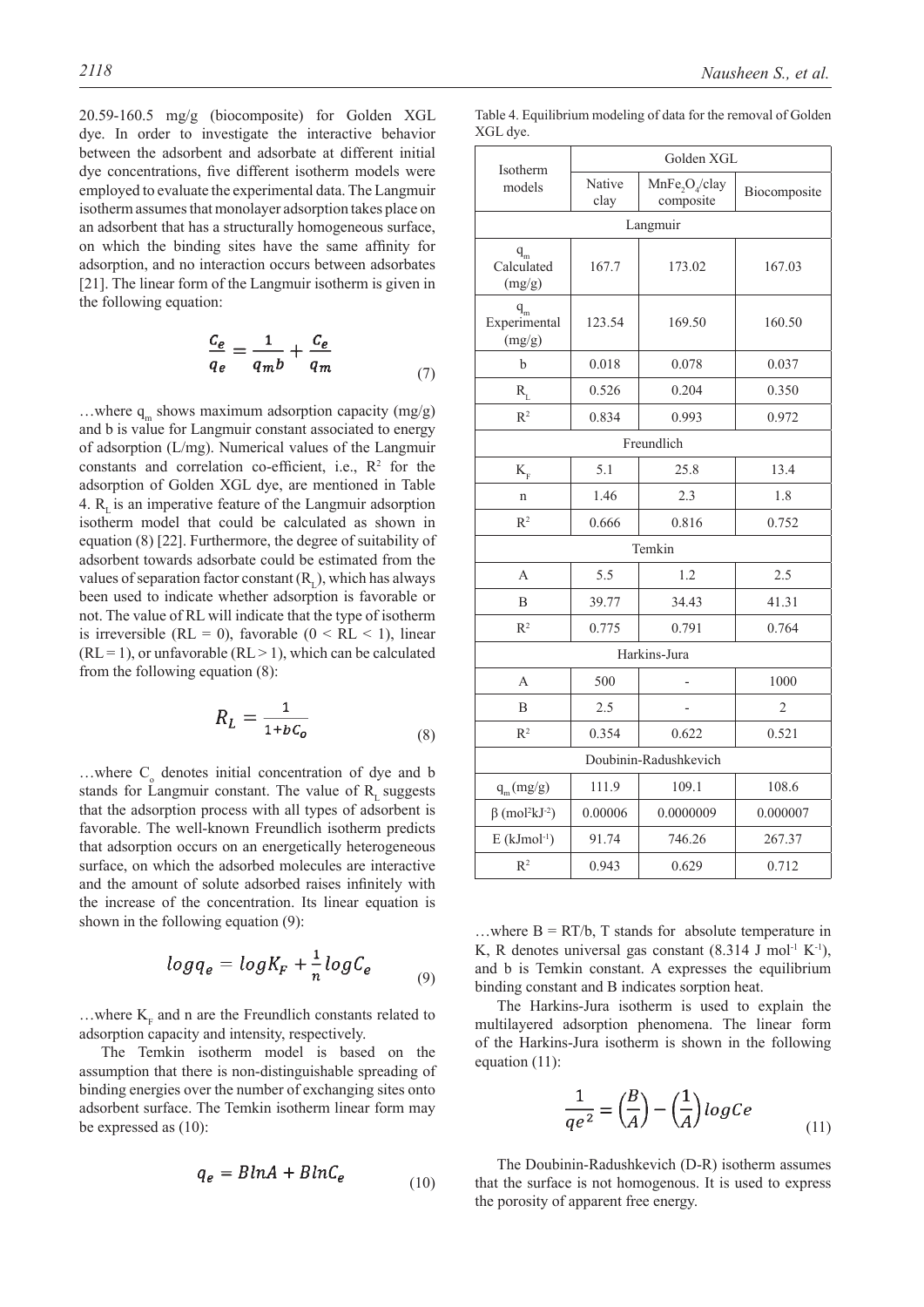

Fig. 7. Effect of temperature on removal of Golden XGL dye.

The (D-R) isotherm model's (Doubinin-Radushkevich, 1947) linear form is expressed as (12):

$$
\ln q_e = \ln q_m - \beta \varepsilon^2 \tag{12}
$$

...where β is the constant related to adsorption energy,  $q_m$ is the theoretical saturation capacity, and ε is the Polanyi potential.

## Effect of Temperature and Thermodynamic studies

The effect of temperature on adsorption kinetics was determined under isothermal conditions in temperatures ranging from 302-337 K. The dependence of adsorption capacity on temperature is shown in Fig. 7. The results show that adsorption capacity of adsorbents tends to decrease with rising temperatures, which indicates that the adsorption process of Golden XGL dye was an exothermic phenomenon. Golden XGL dye showed the highest adsorption capacity at 302 K. The reduction in adsorption capability of the dye at higher temperature might be attributed to the weakening of adsorptive forces that are mainly responsible for the adsorption of dye molecules onto the adsorbent surface [23]. The adsorptive removal of dye was observed to be decreased from 32.63 to 23.35 mg/g (native clay), 42.85 to 33.83 mg/g (MnFe<sub>2</sub>O<sub>4</sub>/ clay composite), and 41.69 to 32.41 mg/g (biocomposite) with a rise in temperature for Golden XGL dye. Kareem

Table 5. Thermodynamic parameters for the removal of Golden XGL.

and Hussien (2012) [24] explored the effect of temperature on the exclusion of Rhodamine B, Congo Red, and Disperse Blue dyes from water media utilizing flint clay as an adsorbent. The results revealed that the percentage of adsorbed amounts of these dyes onto the adsorbent was decreased with temperature rise of the dye solution (from 20-40ºC). They observed that a reduction in the adsorption capability with a rise in temperature is indicative of the exothermic nature of the adsorption phenomenon.

Thermodynamic factors like entropy change  $( \Delta S)$ , enthalpy change  $(ΔH)$ , and Gibbs free energy change (ΔG) were calculated from thermal data of Golden XGL dye and are expressed in Table 5. The equation is given as under (13):

$$
ln(K_d) = \frac{\Delta S^{\circ}}{R} - \frac{\Delta H^{\circ}}{R} \times \frac{1}{T}
$$
 (13)

...where  $K_d = qe/Ce$  R represents the gas constant and T shows absolute temperature. The adsorption process of Golden XGL dye onto native clay,  $MnFe<sub>2</sub>O<sub>4</sub>/clay$ composite, and biocomposite is exothermic in nature.

## Effect of Electrolytes, Heavy Metal Ions, and Detergents on the Golden XGL Dye **Adsorption Process**

The effect of the ionic strength on the adsorption phenomenon of Golden XGL dye was studied by adding different concentrations of electrolytes (ranging from 0.1 to 0.5 M)  $AICI_3 6H_2O$ , NaCl,  $CaCl_2 2H_2O$ ,  $MgSO_4 7H_2O$ , and  $KNO<sub>3</sub>$  in 50 mg/L each dye solution, containing 0.05 g/ 50 mL of  $MnFe<sub>2</sub>O<sub>4</sub>/clay$  composite adsorbent (adsorbent that showed highest adsorption capacity). The amount of dye adsorbed was observed to be decreased with increases in electrolyte concentration (Fig. 8). Various heavy metal ions (Pb, Cd, Zn, Co, and Cu) were used in different concentrations, i.e., 50-250 mg/L to determine the effect of their existence on the adsorptive removal

Golden XGL

| Temperature<br>(K) | Native clay                    |                                      |                                             | $MnFe2O4/clay composite$       |                                |                                       | Biocomposite                   |                                      |                                              |  |
|--------------------|--------------------------------|--------------------------------------|---------------------------------------------|--------------------------------|--------------------------------|---------------------------------------|--------------------------------|--------------------------------------|----------------------------------------------|--|
|                    | $\Delta G^{\circ}$<br>(kJ/mol) | $\Lambda$ H <sup>o</sup><br>(kJ/mol) | $\Lambda S^{\circ}$<br>$(Jmol^{-1} K^{-1})$ | $\Delta G^{\circ}$<br>(kJ/mol) | $\Delta H^{\circ}$<br>(kJ/mol) | $\Delta S^{\circ}$<br>$( Jmol-1 K-1)$ | $\Delta G^{\circ}$<br>(kJ/mol) | $\Lambda$ H <sup>o</sup><br>(kJ/mol) | $\Delta S^{\circ}$<br>$( J mol^{-1} K^{-1})$ |  |
| 302                | $-1.48$                        | $-17.95$                             | $-54.54$                                    | $-4.61$                        | $-26.62$                       | $-72.83$                              | $-4.03$                        | $-24.31$                             | $-67.12$                                     |  |
| 309                | $-1.10$                        |                                      |                                             | $-4.10$                        |                                |                                       | $-3.56$                        |                                      |                                              |  |
| 316                | $-0.72$                        |                                      |                                             | $-3.59$                        |                                |                                       | $-3.09$                        |                                      |                                              |  |
| 323                | $-0.34$                        |                                      |                                             | $-3.08$                        |                                |                                       | $-2.62$                        |                                      |                                              |  |
| 330                | $-0.03$                        |                                      |                                             | $-2.57$                        |                                |                                       | $-2.15$                        |                                      |                                              |  |
| 337                | $-0.42$                        |                                      |                                             | $-2.06$                        |                                |                                       | $-1.68$                        |                                      |                                              |  |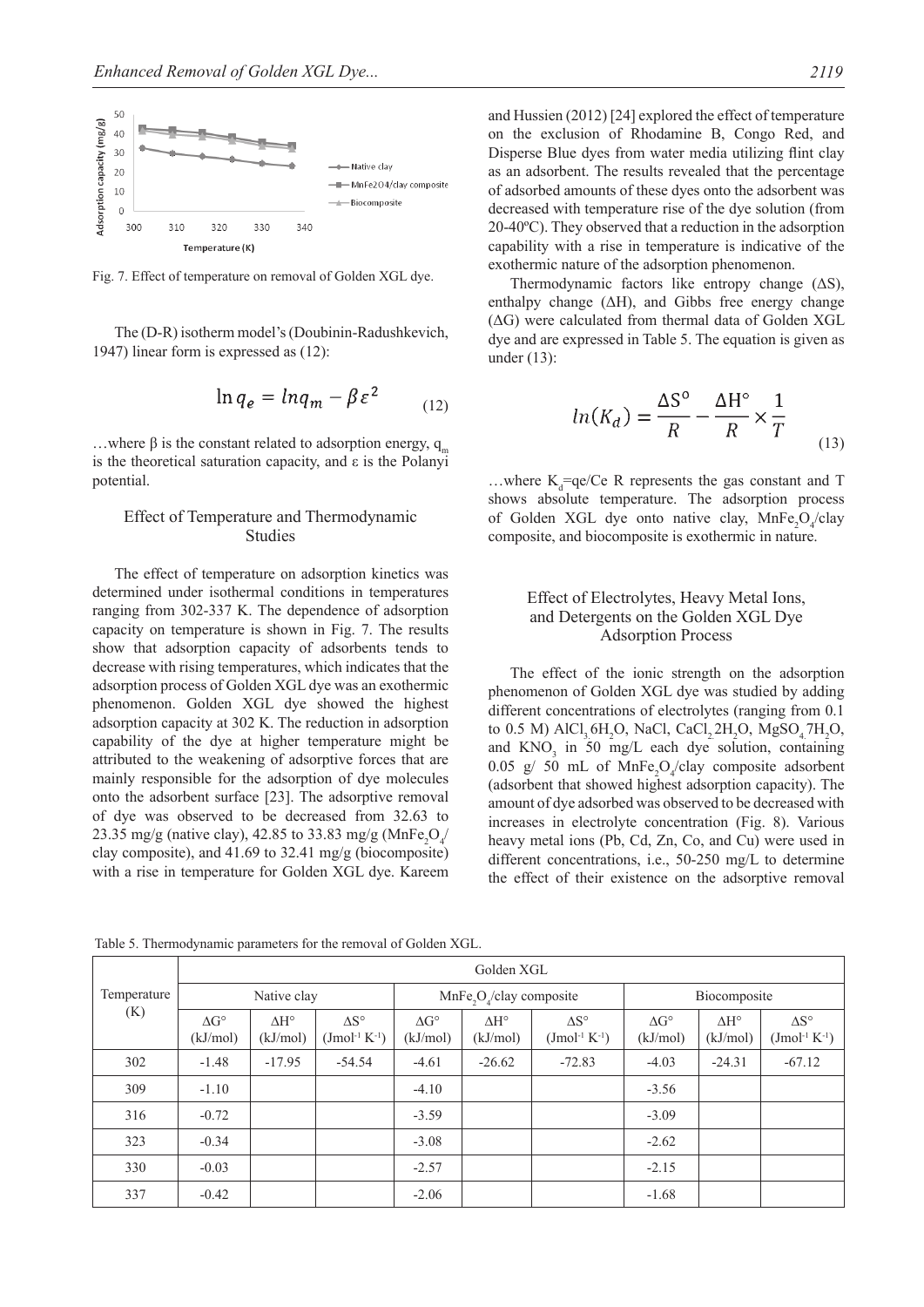

Fig. 8. Effect of the presence of electrolytes on adsorption potential of  $MnFe<sub>2</sub>O<sub>4</sub>/clay$  composite for removal of Golden  $XGL$  dye.<br>  $XGL$  dye.<br>  $XGL$  dye.

of Golden XGL dye from their aqueous solutions, and results are represented in Fig. 9. The result revealed that the occurrence of heavy metal ions enhances adsorption of Golden XGL dye. Increasing concentrations of metal ions causes a further rise in dye removal. The enhancement in adsorption capacity with heavy metal ions may be due to the interaction among dye molecules and heavy metal ions that cause the aggregation or precipitation of dye molecules, thus reducing its solubility in solution, which results in enhancement of the dye adsorption on adsorbent [25]. The effect of surfactants (CTAB, SDS, Tween 80, Excel, and Ariel) was studied on the removal of Golden XGL dye from their solution. Their results, shown in Fig. 10, indicate that the adsorption capacity was markedly reduced in the presence of surfactants. Bhatti and Nausheen (2015) [26] also observed that the presence of surfactants in dye solution causes a remarkable reduction in adsorption capacity of agrowaste for removal of Terquoise Blue PG dye.

## Fixed Bed Adsorption Experiments

Breakthrough curves for Goldeen XGL dye adsorption by  $MnFe<sub>2</sub>O<sub>4</sub>/Clay$  composite were determined. Usually, the resulting breakthrough curves show a typical S-shaped profile; this behavior shows that it can be associated with the molecule of adsorbent [27]. Thus, characteristics and concentration gradient of the breakthrough curves vary significantly with respect to the bed height of the adsorbent, flow rate, and inlet dye concentration.



Fig. 9. Effect of the presence of heavy metal ions on adsorption potential of  $MnFe<sub>2</sub>O<sub>4</sub>/clay$  composite for removal of Golden XGL dye.



adsorption potential of  $MnFe<sub>2</sub>O<sub>4</sub>/clay$  composite for removal of Golden XGL dye.

The adsorption breakthrough curves were obtained at different bed heights (1 cm to 3 cm) while keeping initial dye concentration and flow rate constant, i.e., 50 mg/L and 1.8 mL/min, respectively. The results revealed that elevation in bed height results in more dye removal. In this case, breakthrough times increased with elevation of bed height as more binding sites became available for adsorption [28]. The increase in the mass of adsorbent also resulted in a broadened adsorption zone, and therefore a wider mass transfer zone. So the steepness of the breakthrough curves depends on bed height, which is due to the fact that the bed lengths tested are not high enough to ensure a fully developed profile, the so-called constant pattern behavior [27]. Adsorption columns were performed at different flow rates. Column breakthrough time was reduced from 390 to 130 minutes for Golden XGL with a rise in flow rate from 1.8-3.6 mL/min. This might be attributed to the reduction in retention time that limited contact of dye solution onto the clay composite. Inlet dye concentration varied from 50 to 100 mg  $L^{-1}$ , which shifts the breakthrough curve yielding lower breakthrough times. The earlier appearance of the breakthrough time with increasing inlet dye concentration is due to a faster saturation of the available binding sites [29]. The results of flow rate optimization, bed height, and initial dye concentration while using continuous mode study are given in Table 6.

#### Breakthrough Curves Modeling

Experimental data was treated with a Thomas model and BDST model following equations (14) and (15), respectively:

$$
ln\left(\frac{C_o}{C_t} - 1\right) = \frac{K_{Th} \times q_o \times W}{Q} - K_{Th} \times C_o \times t
$$
\n(14)

...where  $q_0$  (mg/g) stands for equilibrium dye uptake per g of adsorbent,  $k_{Th}$  (mL/min mg) denotes Thomas rate constant, Q (mL/min) shows flow rate,  $C_0$  (mg/L)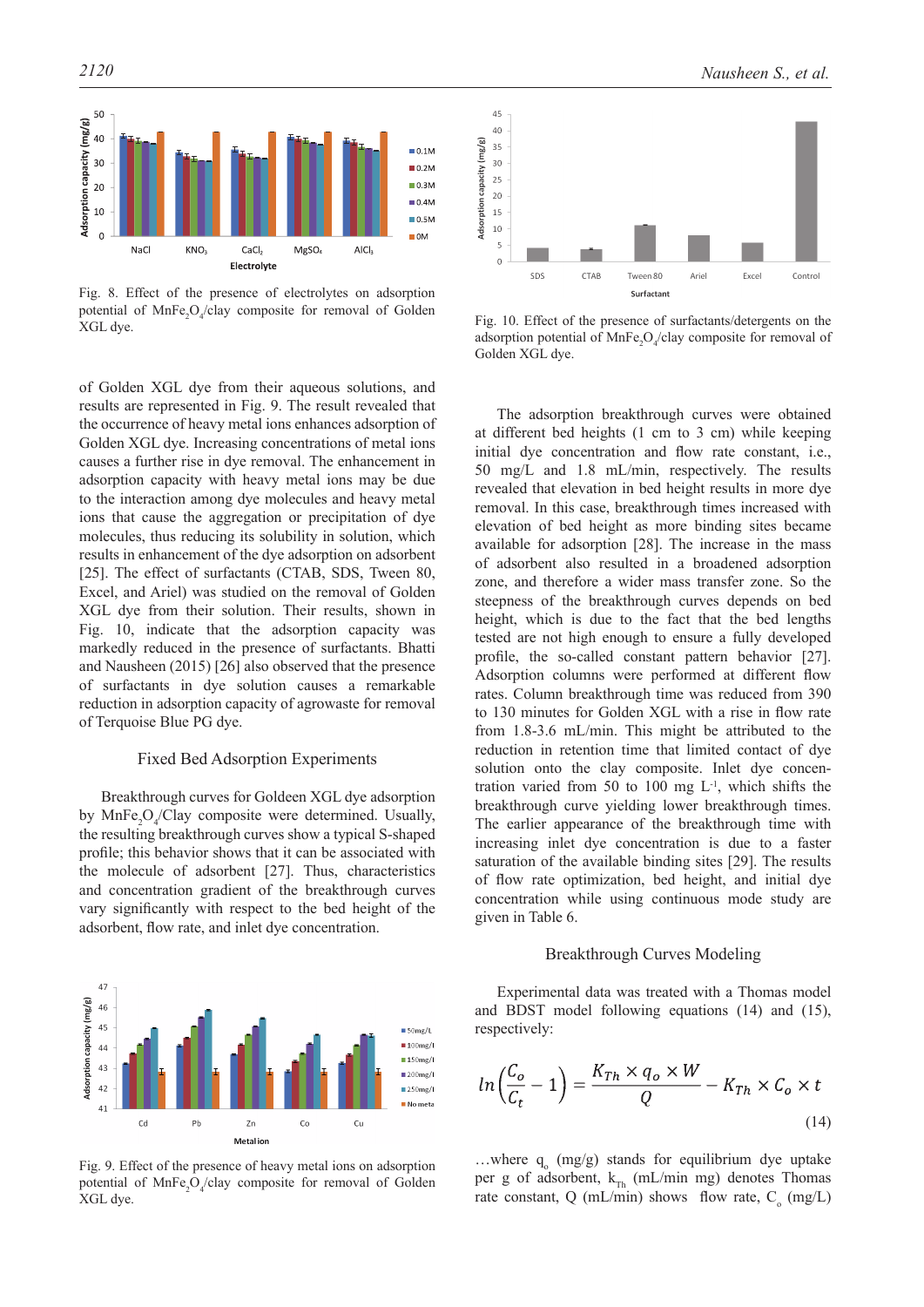| Inlet concentration<br>(mg/L) | Bed height<br>(cm) | Flow rate<br>(mL/min) | Treated volume<br>(mL) | Breakthrough point<br>$(50\%)$<br>(min) | Adsorption<br>capacity<br>(mg/g) |
|-------------------------------|--------------------|-----------------------|------------------------|-----------------------------------------|----------------------------------|
| 50                            |                    | 1.8                   | 234                    | 130                                     | 10.81                            |
| 50                            | 2                  | 1.8                   | 486                    | 270                                     | 11.32                            |
| 50                            | 3                  | 1.8                   | 702                    | 390                                     | 12.23                            |
| 50                            | 3                  | 2.7                   | 567                    | 210                                     | 8.45                             |
| 50                            | 3                  | 3.6                   | 468                    | 130                                     | 6.75                             |
| 75                            | 3                  | 1.8                   | 378                    | 210                                     | 13.3                             |
| 100                           | 3                  | 1.8                   | 198                    | 130                                     | 15.8                             |

Table 6. Column data and parameters with different bed heights, flow rate, and inlet concentration for the removal of Golden XGL dye.

shows inlet dye concentration,  $C_t$  (mg/L) is outlet concentration at time t,  $t_{total}$  (min) stands for flow time, and W (g) represents mass of adsorbent. A linear graph of ln  $[(C_o/C<sub>t</sub>)-1]$  against time (t) was drawn to determine values of  $k_{Th}$  and  $q_o$  using intercept and slope of the plot:

$$
t = \frac{Noz}{\omega U} - \frac{1}{K_a C_o} \ln(\frac{C_o}{C_b} - 1)
$$
\n(15)

...where  $C_0$  denotes the initial concentration of dye (mg/L),  $C_b$  represents breakthrough dye concentration (mg/L),  $k_a$  stands for rate constant in BDST model (L/mg/ min), U shows linear velocity (cm/min),  $N_a$  is adsorption capacity of the bed (mg/L), Z stands for bed height (cm) of the column, and t is time (min). Eq. (15) may be written in linear form as:

$$
t = aZ - b \tag{16}
$$

…where:

$$
a = slope = \frac{No}{\text{Cov}}
$$
 (17)

…and:

$$
b = intercept = \frac{1}{\kappa_a c_o} ln(\frac{c_o}{c_b} - 1)
$$
\n(18)

The results of the Thomas and BDST models are reported in Tables 7-8, and it displays that at different  $C_t/C_o$  ratios, and correlation coefficient is higher in the case of BDST, which demonstrates good agreement of experimental data with the BDST model.

## FT-IR Study

FT-IR spectra of the native clay and  $MnFe<sub>2</sub>O<sub>4</sub>/clay$ composite (composite of highest adsorption capacity) before and after adsorption of the Golden XGL dye was studied in the range  $400-4,000$  cm<sup>-1</sup> (Figs 14-16). The

peak at  $1,382.96$  cm<sup>-1</sup> was observed due to CH<sub>2</sub> bending. The peak observed at  $2,353.16$  cm<sup>-1</sup> is due to the presence of an N–H bond while around  $3,730.33$  cm<sup>-1</sup> shows the O-H stretching vibrations. The peak in the region of  $1,537.27$  cm<sup>-1</sup> reveals the presence of a benzene ring. The peak of around  $850 \text{ cm}^{-1}$  is observed due to C-H stretching vibration. Quartz shows the characteristic peak at 781.17 cm<sup>-1</sup> The peak around 900 cm<sup>-1</sup> is due to the Si-O-Si linkages.

#### Desorption Study

The effect of different eluents on dye desorption was observed by using different chemical agents. The dye elution using 0.05 N HCl was optimum, i.e., 33.8%

Table 7. Thomas Model parameters for the removal of Golden XGL dye.

| Inlet<br>conc.<br>(mg/L) | <b>Bed</b><br>height<br>(cm) | Flow<br>rate<br>(mL/min) | $\mathbf{K}_{\text{Th}}$<br>(mL/min mg)<br>$\times 10^3$ | $q_{o}$<br>(mg/g) | $R^2$ |
|--------------------------|------------------------------|--------------------------|----------------------------------------------------------|-------------------|-------|
| 50                       | 1                            | 1.8                      | 0.38                                                     | 10.98             | 0.983 |
| 50                       | 2                            | 1.8                      | 0.28                                                     | 11.77             | 0.929 |
| 50                       | 3                            | 1.8                      | 0.18                                                     | 12.46             | 0.971 |
| 50                       | 3                            | 2.7                      | 0.30                                                     | 8.69              | 0.975 |
| 50                       | 3                            | 3.6                      | 0.38                                                     | 6.94              | 0.984 |
| 75                       | 3                            | 1.8                      | 0.17                                                     | 13.04             | 0.973 |
| 100                      | 3                            | 1.8                      | 0.15                                                     | 15.58             | 0.946 |

Table 8. BDST parameters for the removal of Golden XGL dye.

| $C_{\rm t}/C_{\rm o}$ | А   | B     | $(Lmg^{-1}min^{-1})$ | No<br>$(mg L^{-1})$ | $R^2$ |
|-----------------------|-----|-------|----------------------|---------------------|-------|
| 0.2                   | 90  | 43.33 | 0.0006               | 1650                | 0.995 |
| 0.4                   | 110 | 3.333 | 0.0024               | 2017                | 0.997 |
| 0.6                   | 150 | 3.345 | 0.0025               | 2751                | 0.998 |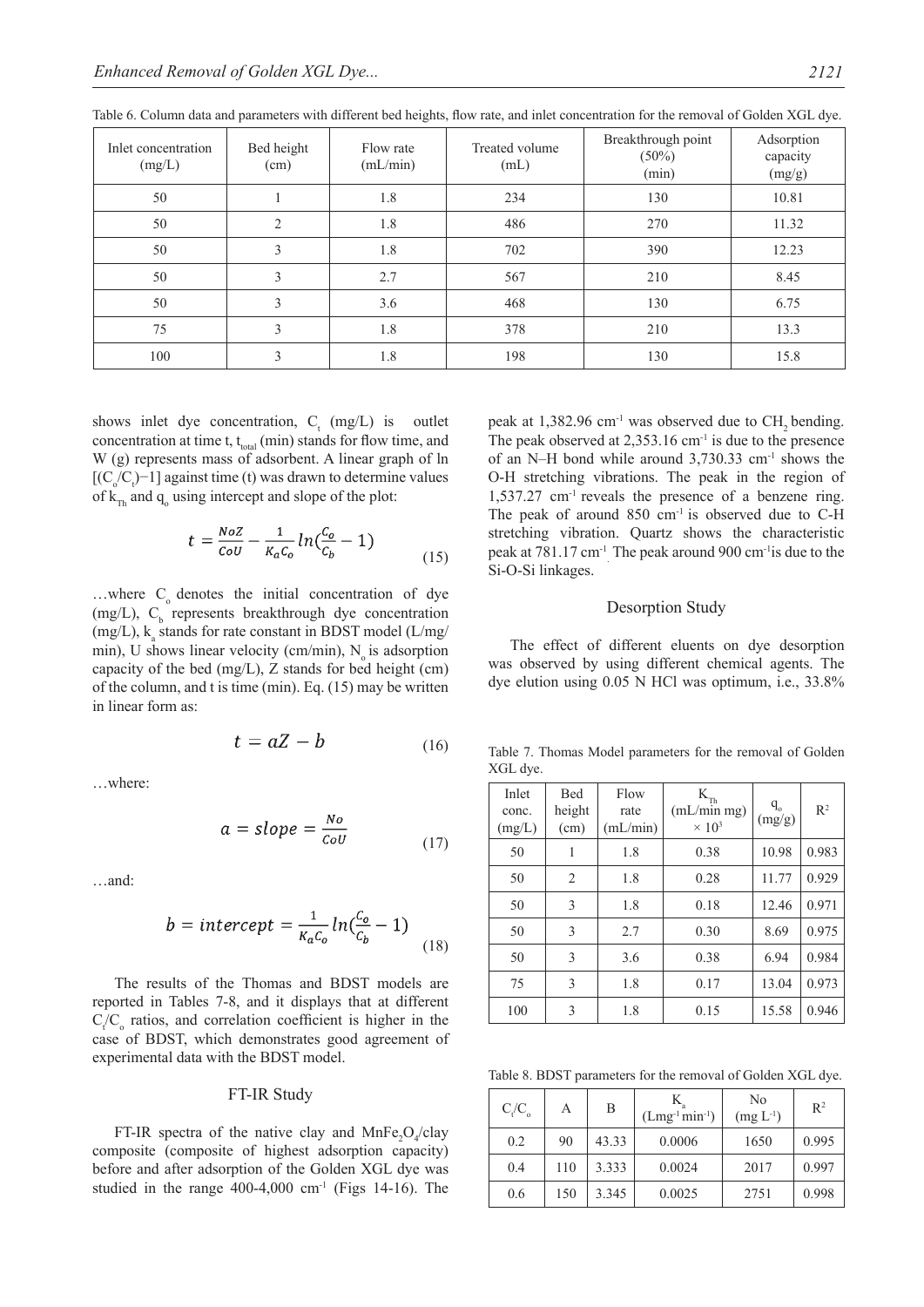

Fig. 11. Effect of bed height on removal of Golden XGL dye.



Fig. 12. Effect of flow rate on removal of Golden XGL dye.



Fig. 13. Effect of initial dye concentration on removal of Golden XGL dye.

followed by  $H_2SO_4$  (0.05 N),  $H_3PO_4$  (0.05 N), ETOH (0.05 N), NaCl (0.05 N), and NaOH (0.05 N). The elution efficacy was further investigated at varying HCl concentrations. Maximum dye elution was achieved with 0.1 N HCl solution, i.e., 57.4%. When HCl concentration was further enhanced, less desorption was observed. This was attributed to the destruction of the adsorption sites onto the adsorbent surface at higher HCl concentrations (Table 9).

Table 9. FTIR spectra peaks of native clay,  $MnFe<sub>2</sub>O<sub>4</sub>/clay$ composite, and Golden XGL dye loaded composite.

| Native clay peak<br>$(cm^{-1})$ | MnFe <sub>2</sub> O <sub>4</sub> /clay<br>composite peak<br>$\text{ ( cm}^{-1}\text{)}$ | Golden XGL dye<br>loaded composite<br>$peak (cm-1)$ |
|---------------------------------|-----------------------------------------------------------------------------------------|-----------------------------------------------------|
| 3,730.33                        | 3,732.26                                                                                | 3,730.33                                            |
| 2,551.82                        | 3,127.51                                                                                | 2,667.55                                            |
| 2,351.23                        | 2,353.16                                                                                | 1,838.16                                            |
| 993.31                          | 1,382.96                                                                                | 1,715.58                                            |
| 781.17                          | 989.18                                                                                  | 1,537.27                                            |
| 696.30                          | 779.21                                                                                  | 850.61                                              |



Fig. 14. FT-IR spectrum of native clay.



Fig. 15. FT-IR spectrum of  $MnFe<sub>2</sub>O<sub>4</sub>/clay$  composite.



Fig. 16. FT-IR Spectrum of Golden XGL dye-loaded  $\text{MnFe}_2\text{O}_4/$ clay composite.

#### **Conclusions**

Removal of Golden XGL dye by native clay and clay composites in batch mode and fixed-bed column was studied. The batch experimental results showed that alkaline pH, low adsorbent dose, contact time of 30- 50 minutes, and low temperature were most favorable conditions for dye removal. We concluded that the Dubinin-Radushkevich model fit successfully to the experimental data obtained by native clay, while the Langmuir model fit well to the data obtained by clay composites. A pseudo second-order kinetic model was fit appropriately to the kinetic data. Breakthrough time and breakthrough curves